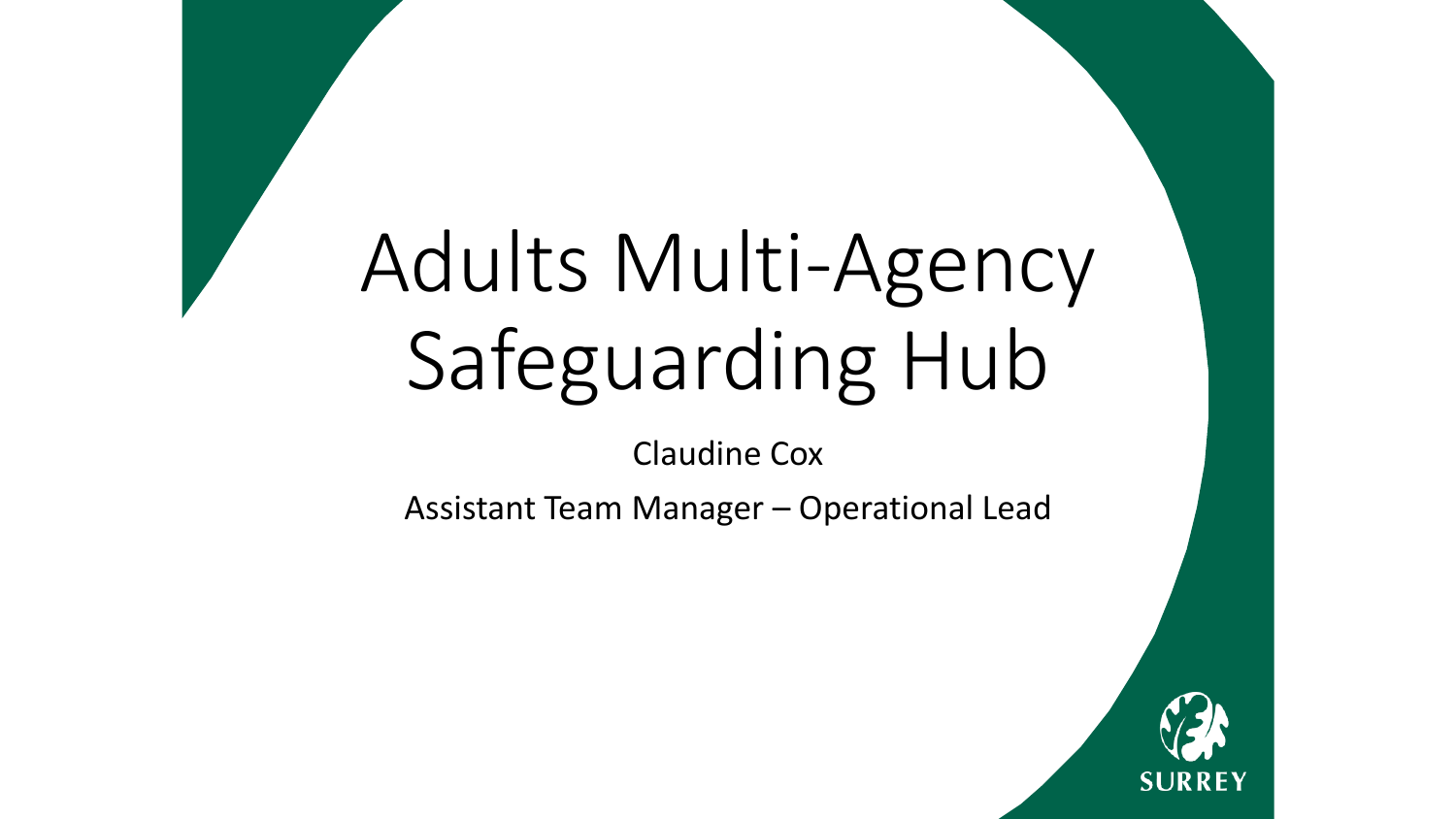### What is the MASH?

- MASH
	- **M**ulti-**A**gency
	- **S**afeguarding
	- **H**ub
- Initial point of contact for adult safeguarding concerns
- Based at Guildford Police Station
- Aims to improve the response through
	- bringing together partners, physically or virtually
	- better information sharing
	- high-quality and timely responses.

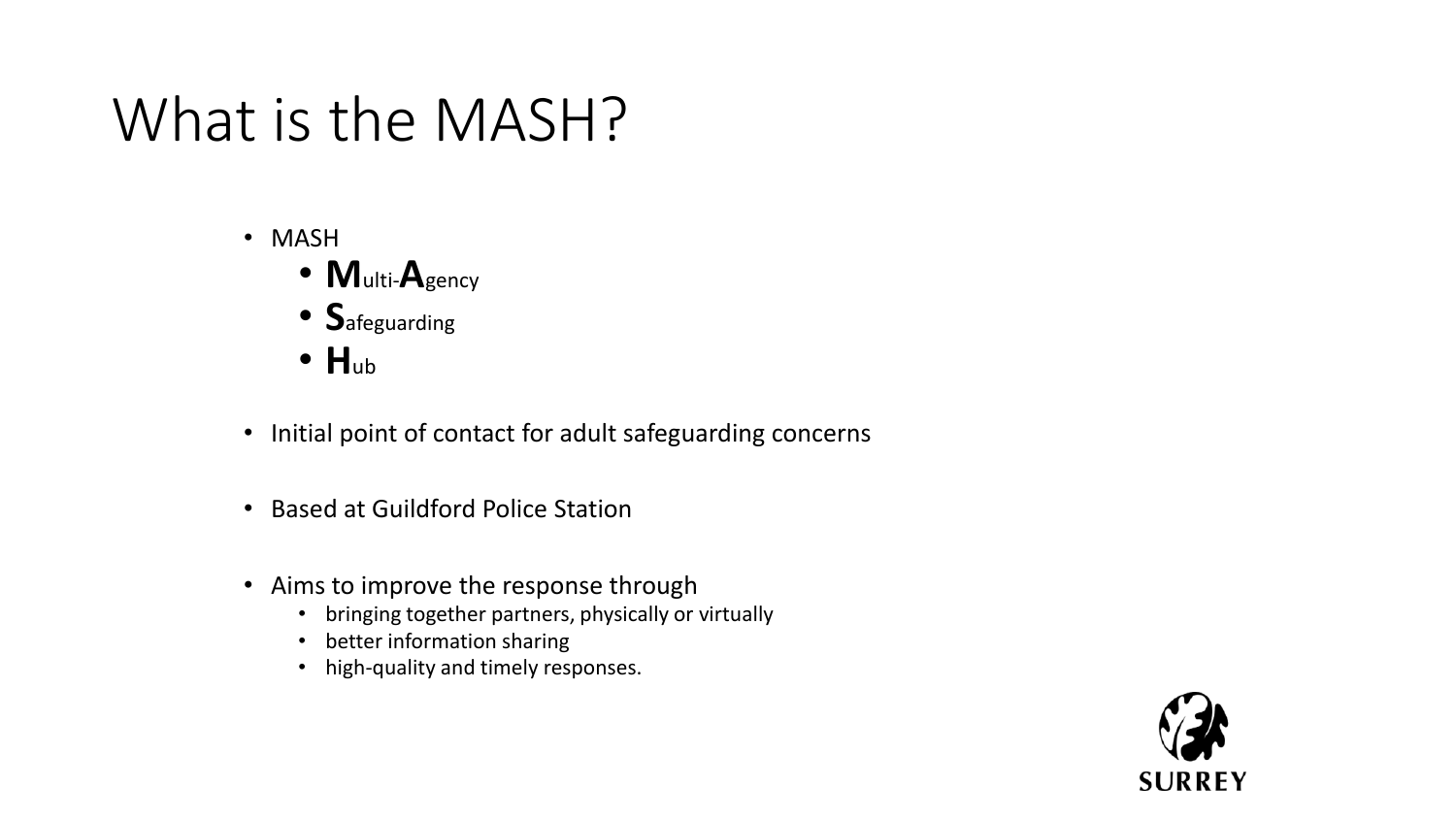

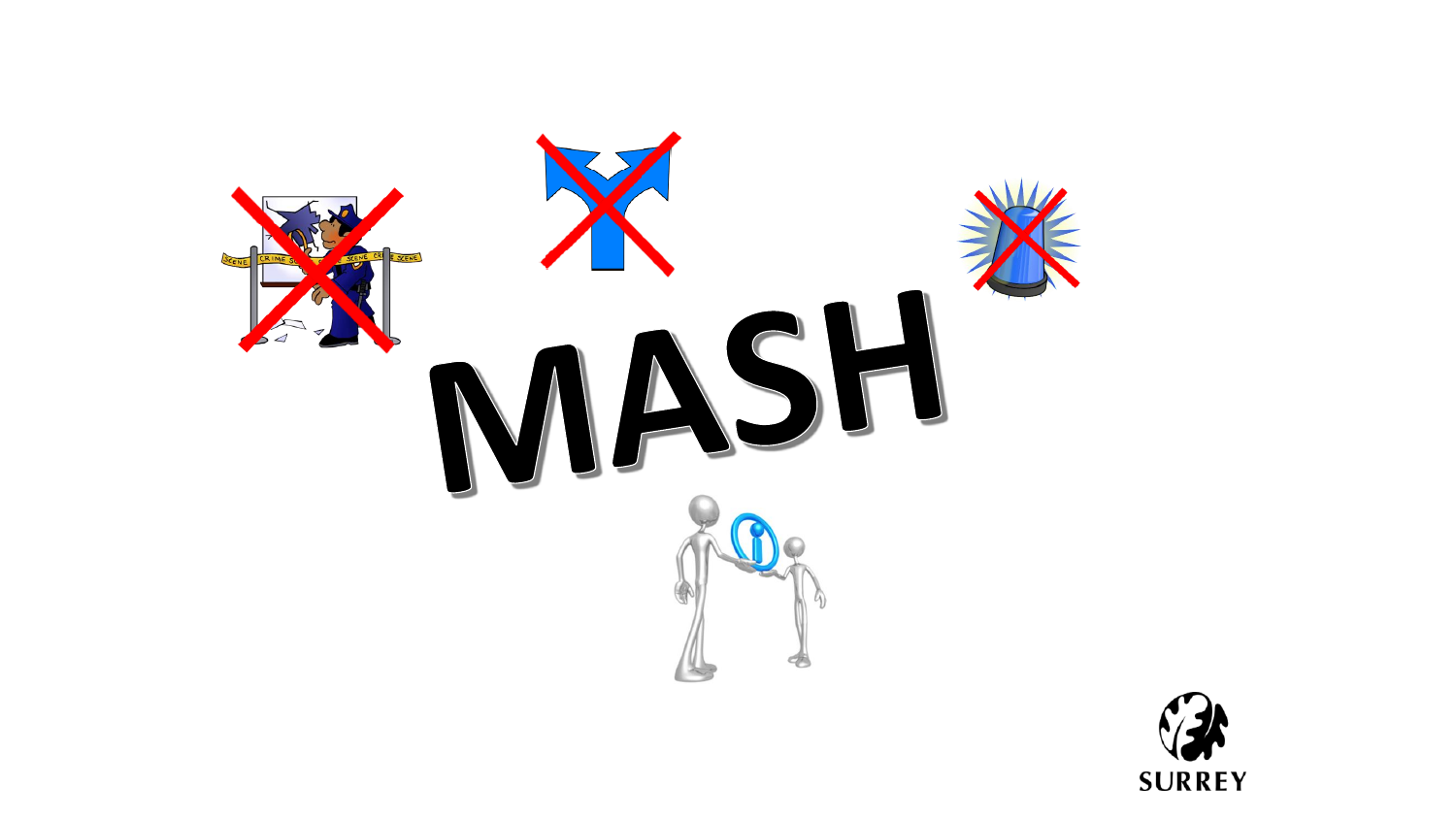## Three key functions of the MASH for adults

- **Information based risk assessment and decision making**
- **Victim identification and harm reduction**
- **Co-ordination of all safeguarding partners**

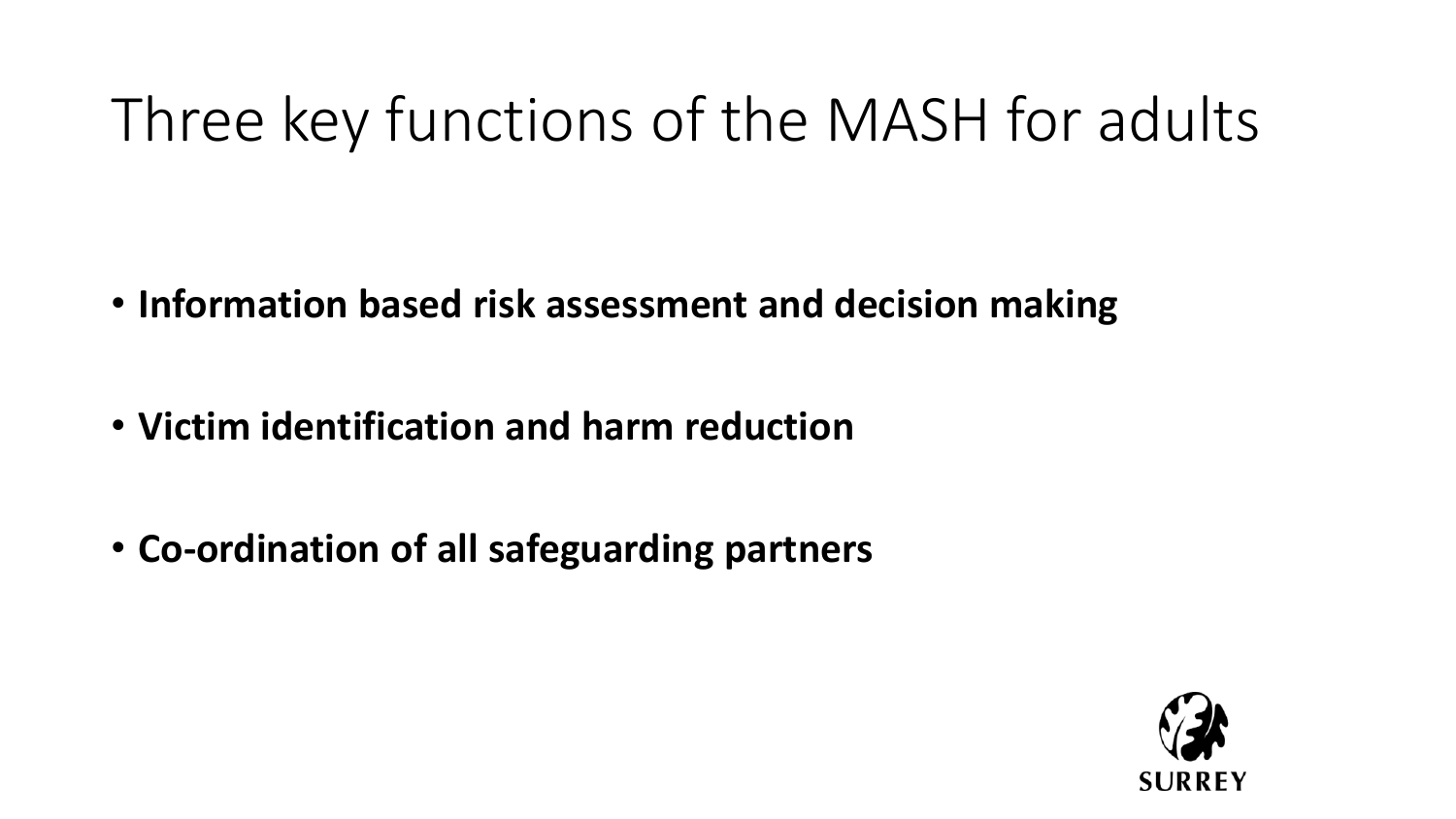## The challenges

- Arrangements for adults are different than those for children
- Differences in assessment of levels of need/risk

- Has ended up doing different work than was planned for.
	- Has become the main referral route used by Surrey Police for all issues, not just adult safeguarding concerns
	- Around 160 referrals per day
	- Resources not matched to this level of demand
	- Only been able to offer a limited 'screening' service rather than the full potential of the MASH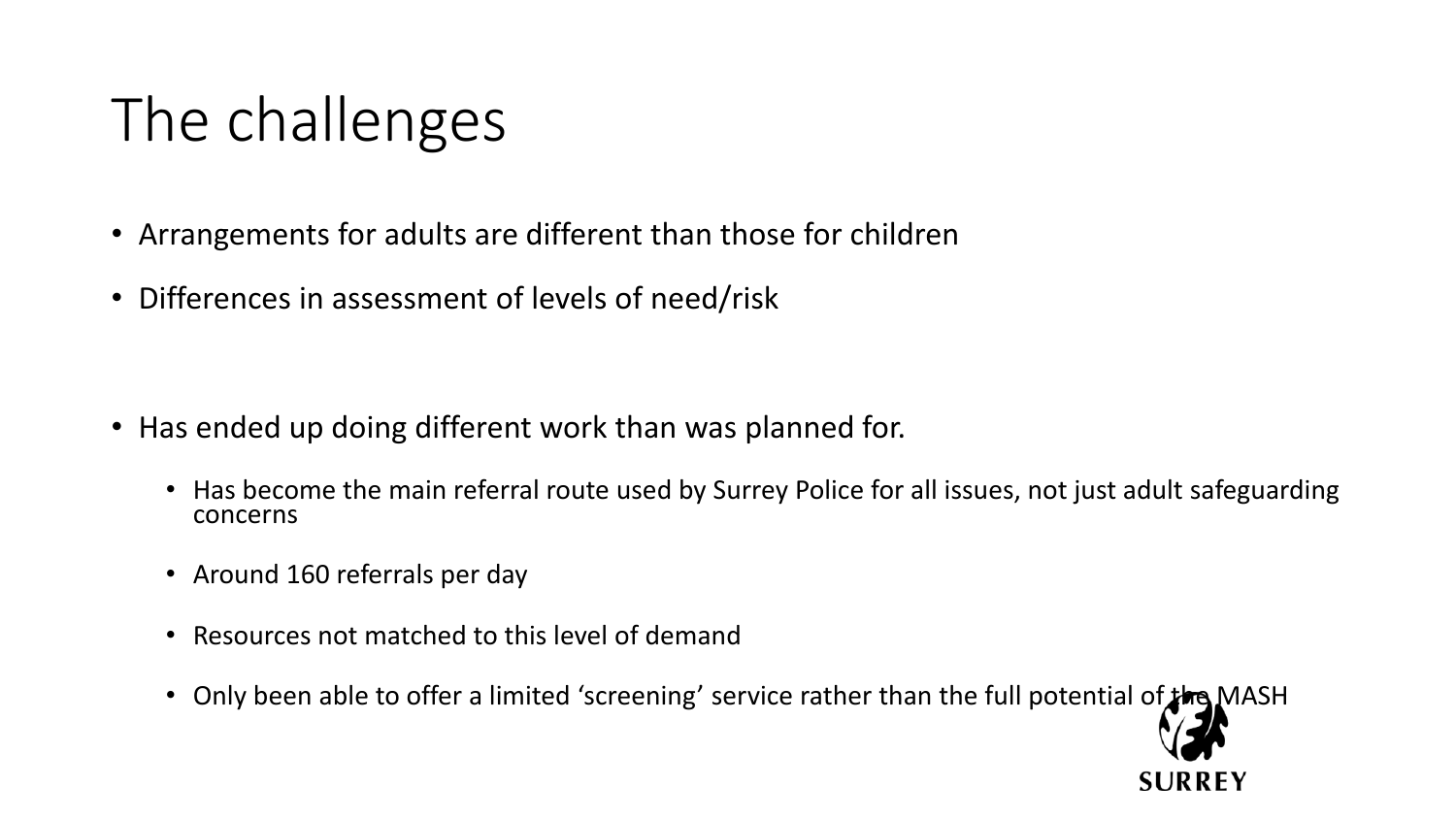### Action to address the challenges

- Joint triage of Police SCARF reports
- Supporting the Police to use alternative referral pathways
- Underpinned by
	- Permanent recruitment to all Adult Social Care MASH posts
	- Review of information sharing arrangements to be fit for purpose and GDPR compliant
	- Review of Level and Type of Need guidance document to support shared understanding of what goes where
	- Building trust and confidence by working together to solve a joint problem-

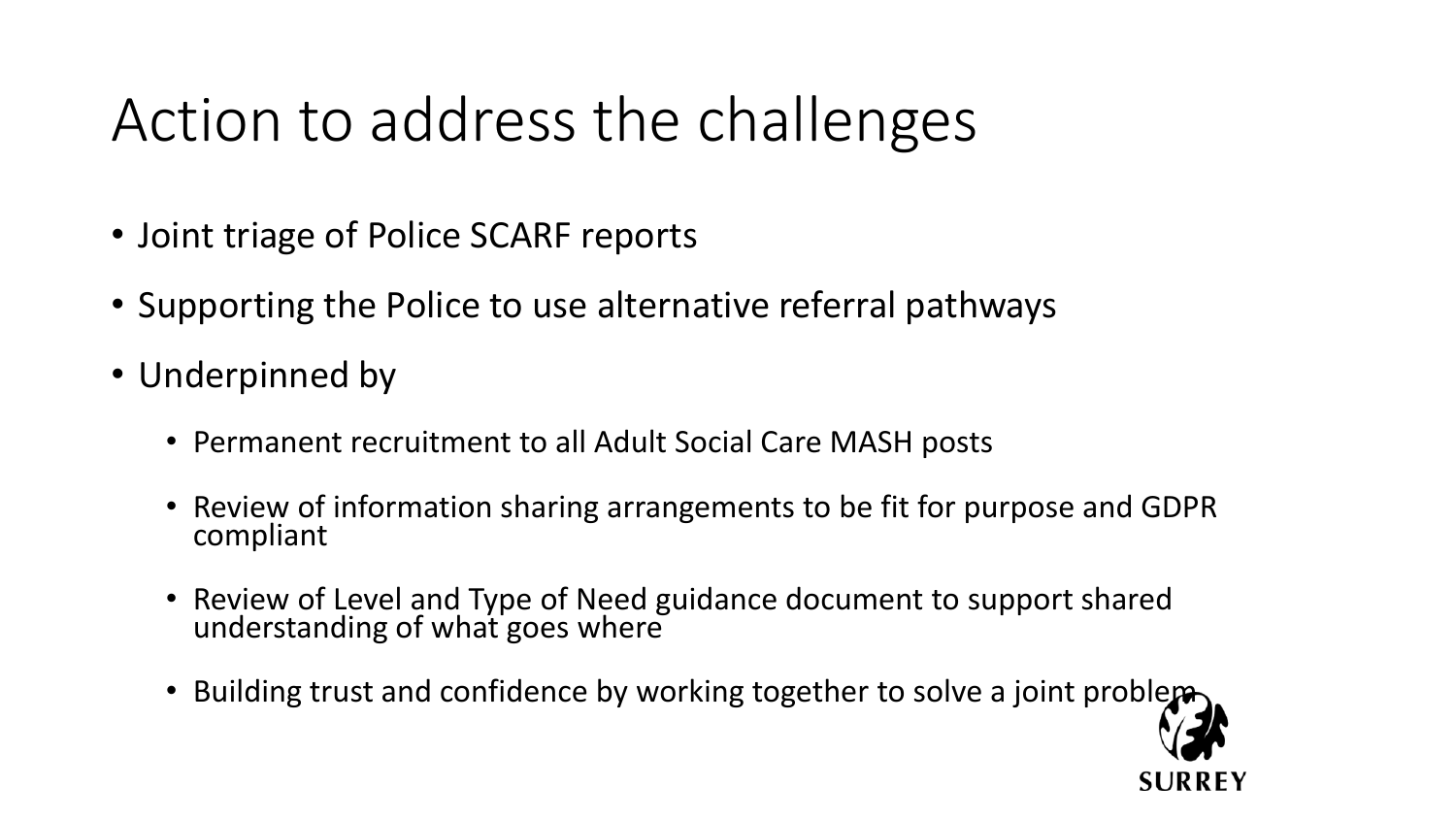### What this will enable us to do

- Decision whether an adult safeguarding concern will lead to an enquiry under s42 Care Act 2014 will be made in the MASH
- MASH Social Workers will begin the Enquiry Plan straight away
- Multi-agency information sharing to support this can be done within the MASH
- MASH will ensure feedback to referrer and other relevant interested parties whether there will be an Enquiry or not

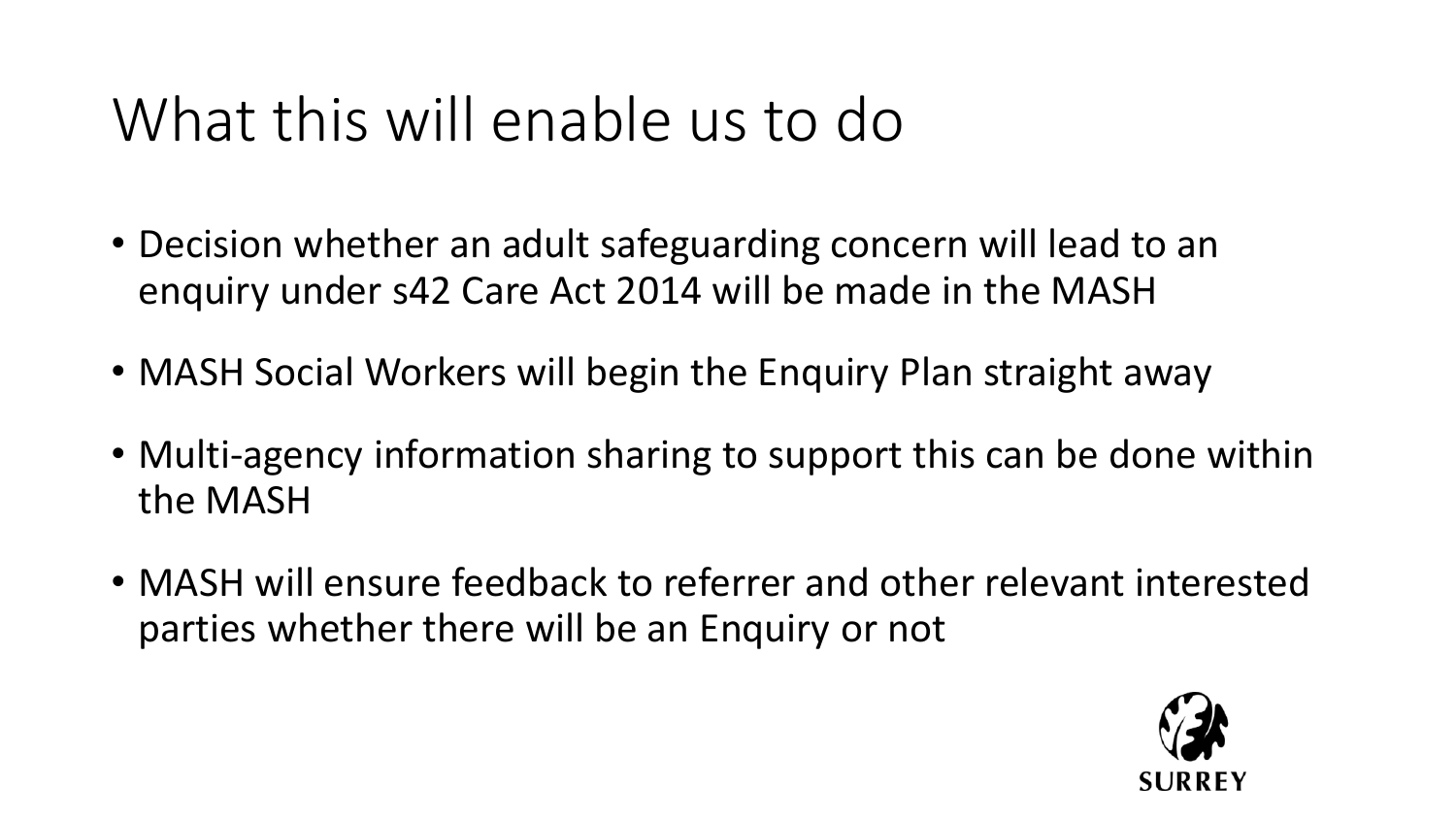## **DATA PROTECTION**

The General Data Protection Regulations and (GDPR) and Data Protection Act 2018 enable, not prevent, good information sharing.

Tools we have for information sharing

- Multi Agency Information Sharing Agreement
- MASH Information Sharing Agreement
- Best interests of the subject, if they lack capacity to make relevant decision/s
- Public interest
- Vital interests of the subject
- Legal basis for processing information



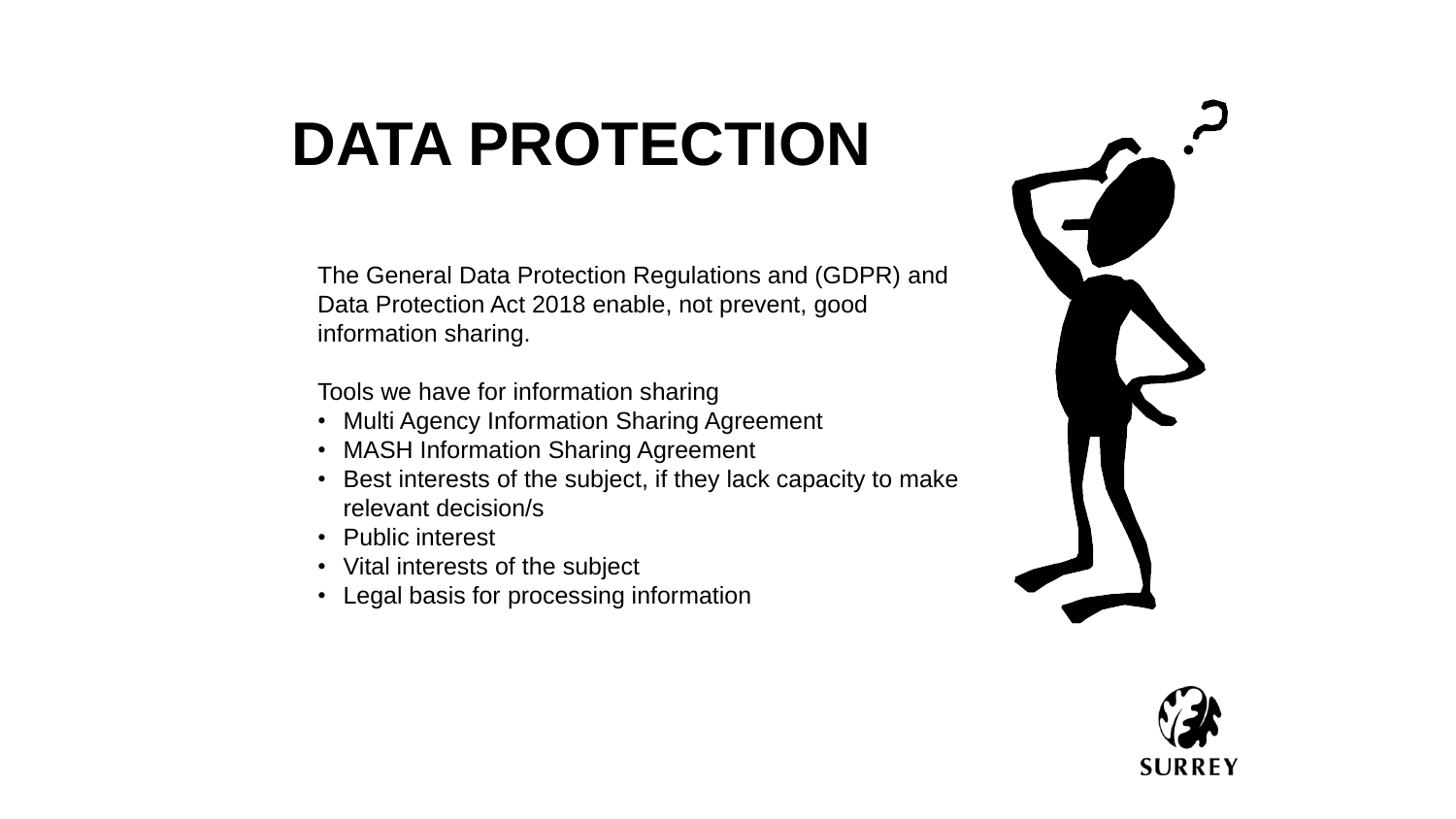### Information governance risk mitigation

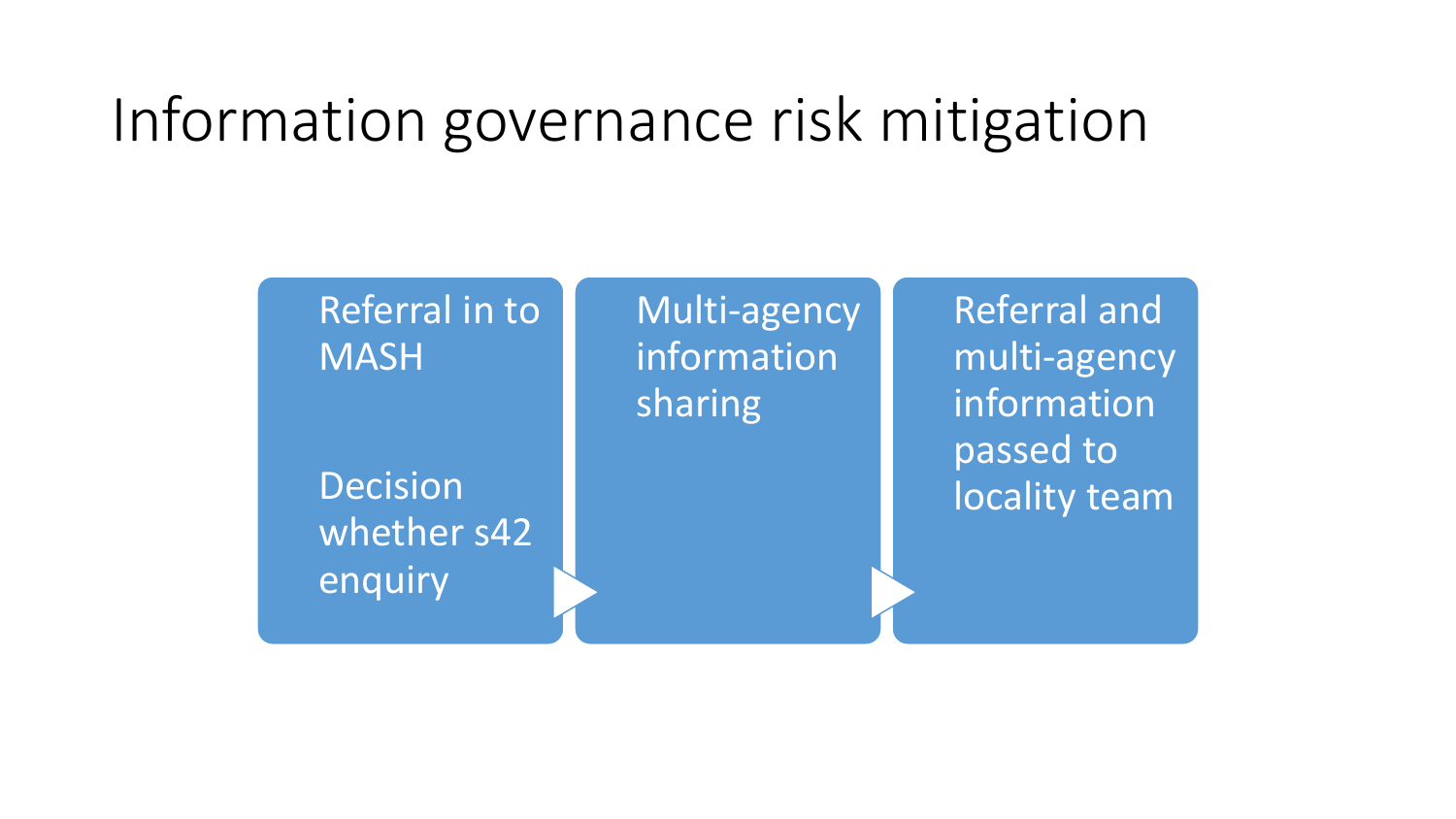### **MAKING SAFEGUARDING PERSONAL**

**Person-led** and **outcome-focused** adult safeguarding work

Expectation that professional referrer has

- discussed the concerns and the referral with the adult
- found out what they want to happen

MASH plans the enquiry, which includes

- considering how best to engage with the adult
- finding out from the adult what they want

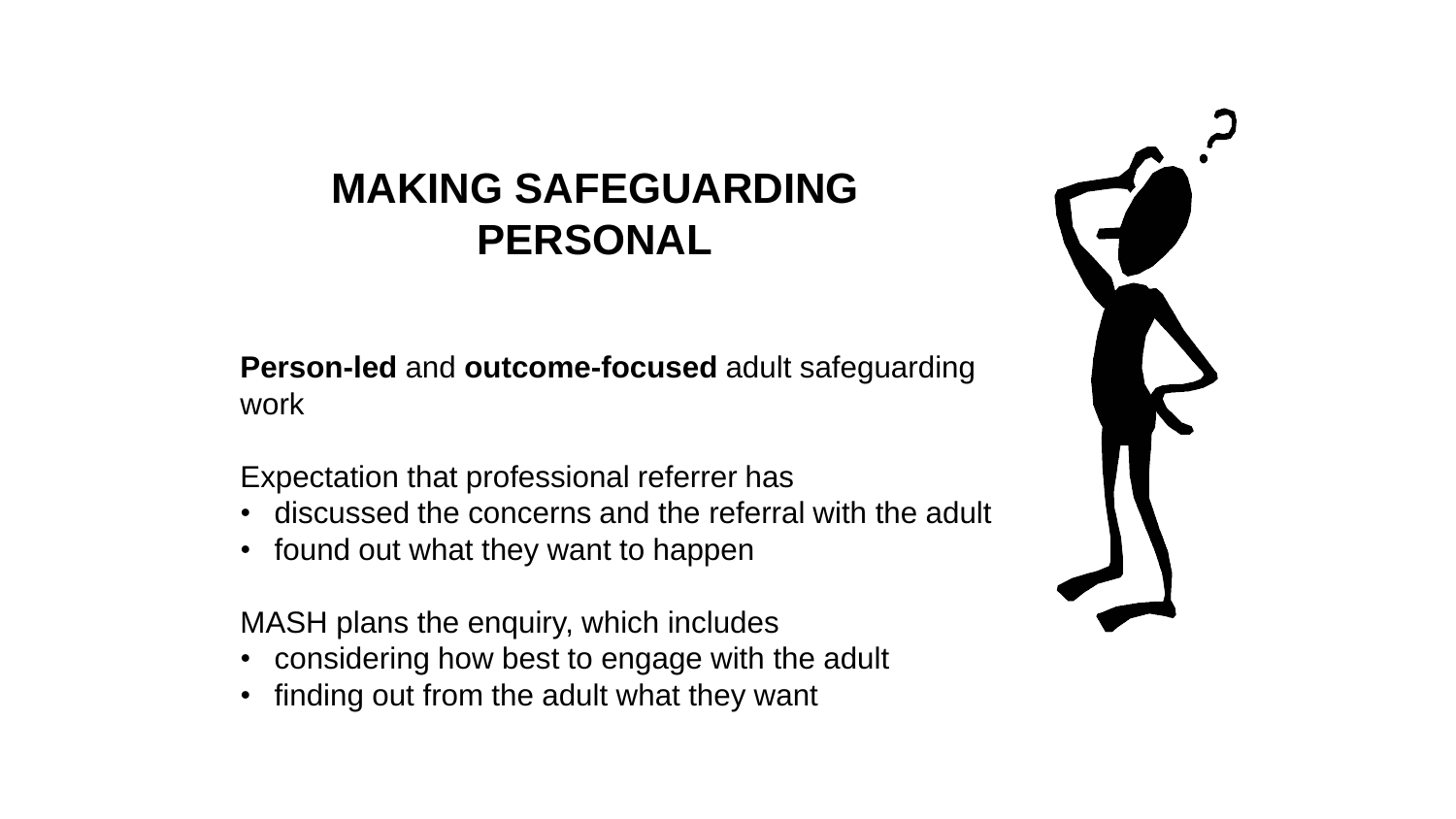## Safeguarding Adults Principles

- **Empowerment**
- **Prevention**
- **Proportionality**
- **Protection**
- **Partnership**
- **Accountability**